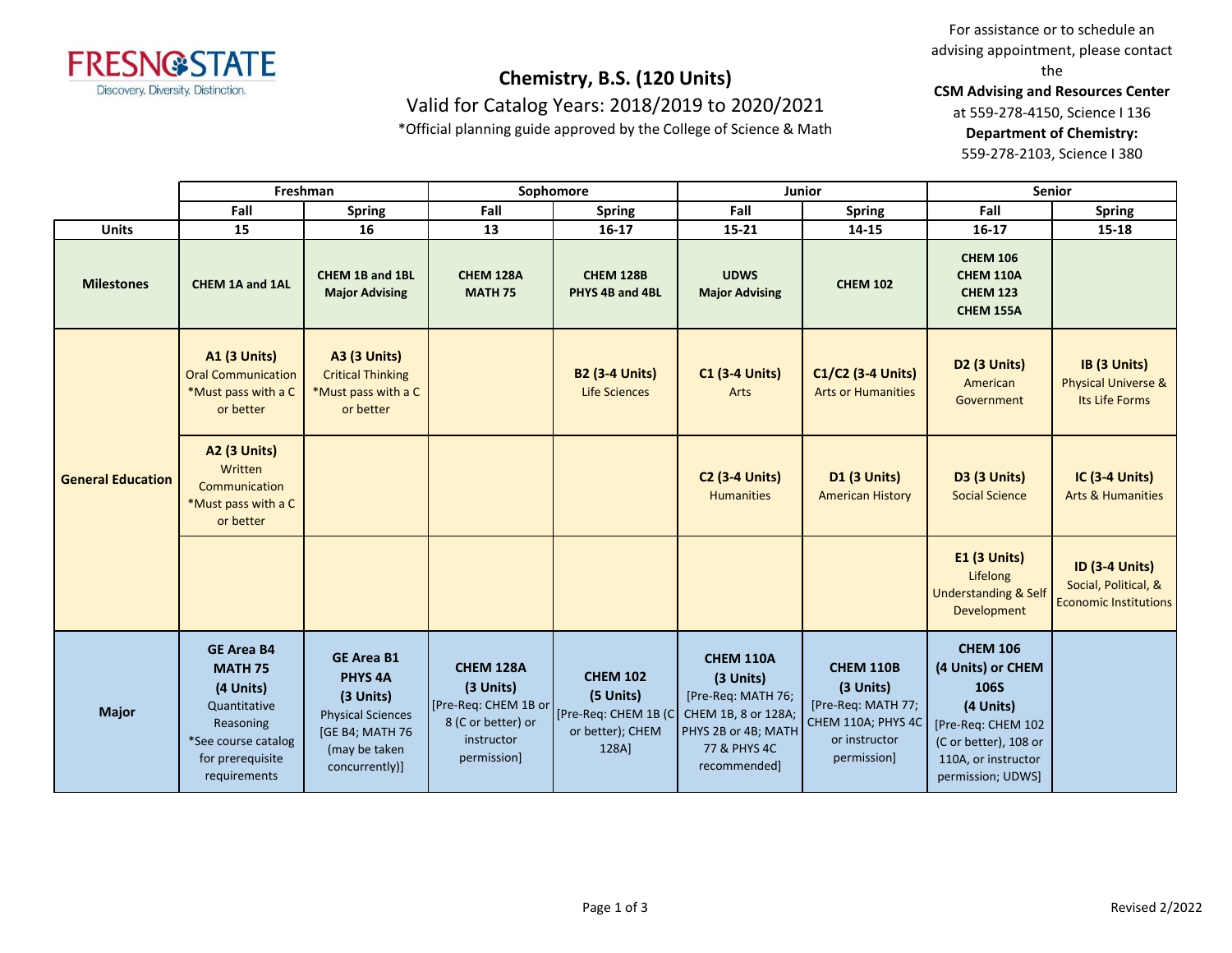

Valid for Catalog Years: 2018/2019 to 2020/2021

\*Official planning guide approved by the College of Science & Math

For assistance or to schedule an advising appointment, please contact the

**CSM Advising and Resources Center** 

at 559-278-4150, Science I 136 **Department of Chemistry:**

559-278-2103, Science I 380

|                                                               | Freshman                                                                                                                                                          |                                                                                                                                            | Sophomore                                                                                             |                                                                                                       | Junior                                                                                                        |                                                                                                                  | <b>Senior</b>                                   |                                                                                              |
|---------------------------------------------------------------|-------------------------------------------------------------------------------------------------------------------------------------------------------------------|--------------------------------------------------------------------------------------------------------------------------------------------|-------------------------------------------------------------------------------------------------------|-------------------------------------------------------------------------------------------------------|---------------------------------------------------------------------------------------------------------------|------------------------------------------------------------------------------------------------------------------|-------------------------------------------------|----------------------------------------------------------------------------------------------|
|                                                               | Fall                                                                                                                                                              | <b>Spring</b>                                                                                                                              | Fall                                                                                                  | <b>Spring</b>                                                                                         | Fall                                                                                                          | <b>Spring</b>                                                                                                    | Fall                                            | <b>Spring</b>                                                                                |
| <b>Units</b>                                                  | 15                                                                                                                                                                | 16                                                                                                                                         | 13                                                                                                    | $16-17$                                                                                               | $15 - 21$                                                                                                     | 14-15                                                                                                            | $16 - 17$                                       | 15-18                                                                                        |
| <b>Major</b>                                                  | CHEM 1A (3 Units)<br>[Pre-Req: High school]<br>chemistry. May be<br>taken concurrently:<br>GE B4; CHEM 1AL]<br>*Not open to<br>students with credit<br>in CHEM 1B | <b>GE Area B3</b><br><b>PHYS 4AL</b><br>$(1$ Unit)<br>Lab<br>[Co-Req: PHYS 4A]                                                             | CHEM 129A<br>(2 Units)<br>[Pre-Req: CHEM 8 or<br>128A (C or better;<br>may be taken<br>concurrently)] | <b>CHEM 128B</b><br>(3 Units)<br>[Pre-Req: CHEM 128A<br>(C or better)]                                | <b>CHEM 123</b><br>(3 Units)<br>[Pre-Req: CHEM 1B,<br>102; CHEM 110A<br>(may be taken<br>concurrently)]       | <b>CHEM 111</b><br>(3 Units)<br>[Pre-Req: CHEM 102;<br>CHEM 110B or 112<br>(may be taken<br>concurrently); UDWS] |                                                 |                                                                                              |
|                                                               | <b>CHEM 1AL</b><br>(2 Units)<br>[Pre-Req: CHEM 1A<br>(may be taken<br>concurrently)]                                                                              | <b>CHEM 1B</b><br>(3 Units)<br>[Pre-Req: CHEM 1A &<br>1AL (both passed with<br>a C or better); CHEM<br>1BL (may be taken<br>concurrently)] | <b>MATH 77</b><br>(4 Units)<br>[Pre-Req: MATH 76]                                                     | <b>CHEM 129B</b><br>(2 Units)<br>[Pre-Req: CHEM<br>129A; CHEM 128B<br>(may be taken<br>concurrently)] | <b>CHEM 155A</b><br>(3 Units)<br>[Pre-Req: CHEM<br>128B]                                                      | <b>CHEM 124</b><br>(2 Units)<br>[Pre-Req: CHEM 123<br>(may be taken<br>concurrently); UDWS]                      |                                                 |                                                                                              |
|                                                               |                                                                                                                                                                   | <b>CHEM 1BL</b><br>(2 Units)<br>[Pre-Req: CHEM 1B<br>(may be taken<br>concurrently)]                                                       | PHYS <sub>4B</sub><br>(3 Units)<br>[Pre-Req: PHYS 4A;<br>MATH 77 (may be<br>taken concurrently)]      | PHYS <sub>4C</sub><br>(3 Units)<br>[Pre-Req: PHYS 4B;<br><b>MATH 77]</b>                              |                                                                                                               |                                                                                                                  |                                                 |                                                                                              |
|                                                               |                                                                                                                                                                   | <b>MATH 76</b><br>(4 Units)<br>[Pre-Req: MATH 75 or<br><b>MATH 75A &amp; B]</b>                                                            | <b>PHYS 4BL</b><br>$(1$ Unit)<br>[Co-Req: PHYS 4B]                                                    |                                                                                                       |                                                                                                               |                                                                                                                  |                                                 |                                                                                              |
| <b>Additional</b><br><b>Graduation</b><br><b>Requirements</b> |                                                                                                                                                                   |                                                                                                                                            |                                                                                                       |                                                                                                       | <b>UDWS (0-4 Units)</b><br>*Upper Division<br>Writing Exam OR "W"<br>Course (must pass<br>with a C or better) |                                                                                                                  | <b>Elective</b><br>*Recommended:<br>160, or 190 | <b>Elective</b><br>*Recommended:<br>СНЕМ 140Т, 153, 156, СНЕМ 140Т, 153, 156,<br>160, or 190 |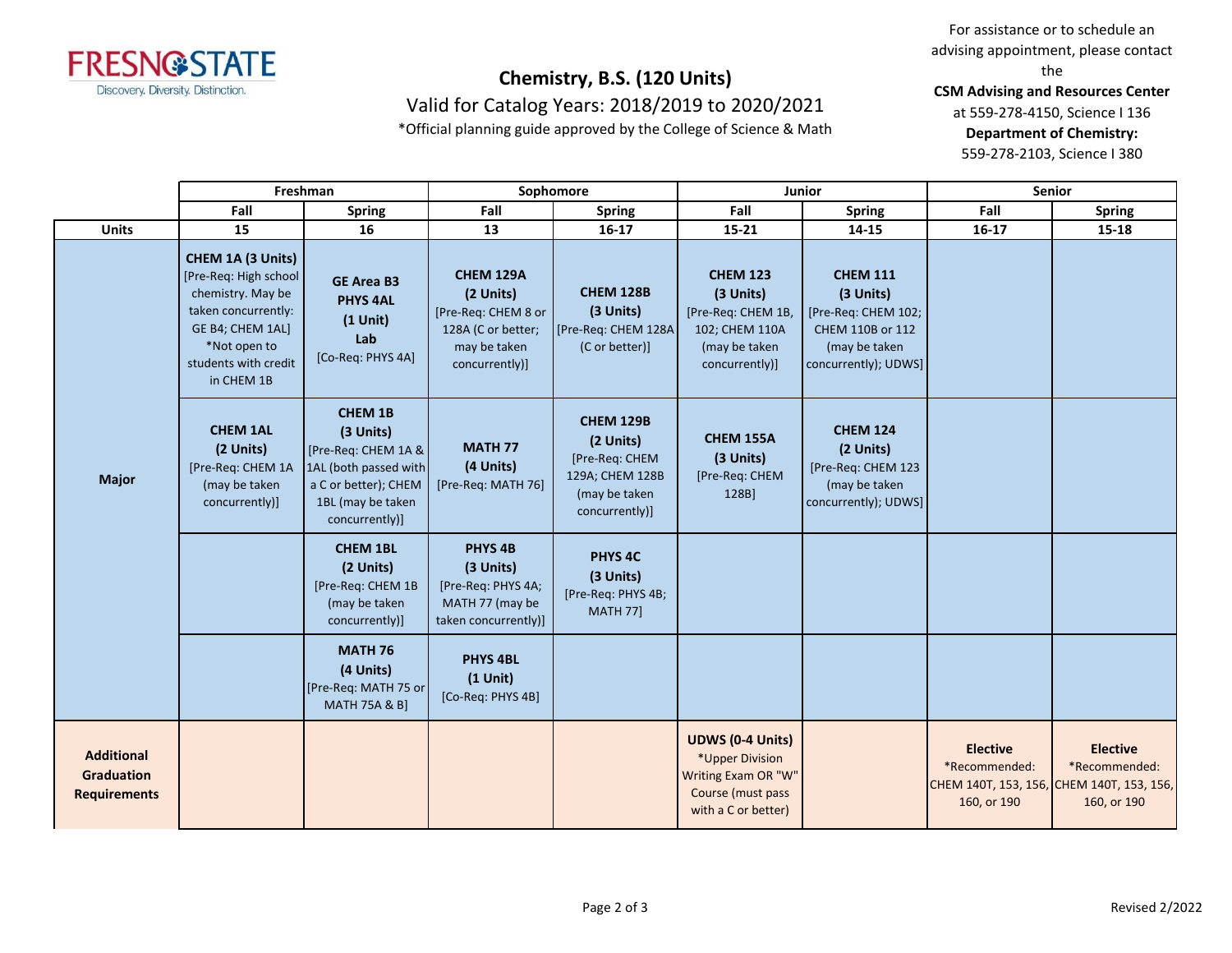

### **Chemistry, B.S. (120 Units)** Valid for Catalog Years: 2018/2019 to 2020/2021

\*Official planning guide approved by the College of Science & Math

For assistance or to schedule an advising appointment, please contact the

**CSM Advising and Resources Center** 

at 559-278-4150, Science I 136 **Department of Chemistry:** 559-278-2103, Science I 380

|                                                 | Freshman |               | Sophomore |               | Junior    |               | <b>Senior</b> |                                                 |
|-------------------------------------------------|----------|---------------|-----------|---------------|-----------|---------------|---------------|-------------------------------------------------|
|                                                 | Fall     | <b>Spring</b> | Fall      | <b>Spring</b> | Fall      | <b>Spring</b> | Fall          | <b>Spring</b>                                   |
| <b>Units</b>                                    | 15       | 16            | 13        | $16 - 17$     | $15 - 21$ | 14-15         | $16 - 17$     | 15-18                                           |
| <b>Additional</b><br>Graduation<br>Requirements |          |               |           |               |           |               |               | MI (3 Units)<br>Multicultural/<br>International |

#### **FOOTNOTES:**

**Prerequisites/Corequisites:** Other restrictions may apply. Please see your course catalog for detailed prerequisite/corequisite requirements.

**Grade Requirements:** Chemistry majors may not take the following courses for CR/NC grading: CHEM 1A, 1AL, 1B, 1BL, 102, 106, 106S, 110A, 110B, 111, 123, 124, 128A, 128B, 129A, 129B, 155; MATH 75, 76, 77; PHYS 4A, 4AL, 4B, 4BL, 4C.

**Electives (6 units):** Students must earn a minimum of 120 units total to graduate. The number of required elective units may vary, depending on the amount of units earned from major and GE courses. Upper Division Writing Skills requirement (UDWS): All undergraduate students must demonstrate competency in writing skills by passing the Upper Division Writing Exam (UDWE) or by obtaining a C or better in an approved upper division writing course, identified by the letter "W."

Substitutions: If substitutions/exceptions/waivers are made for any major courses that also meet GE and/or the Multicultural/International graduation requirement, the student is responsible for completing additional courses to satisfy the respective areas (GE and/or MI). This also includes the upperdivision writing requirement.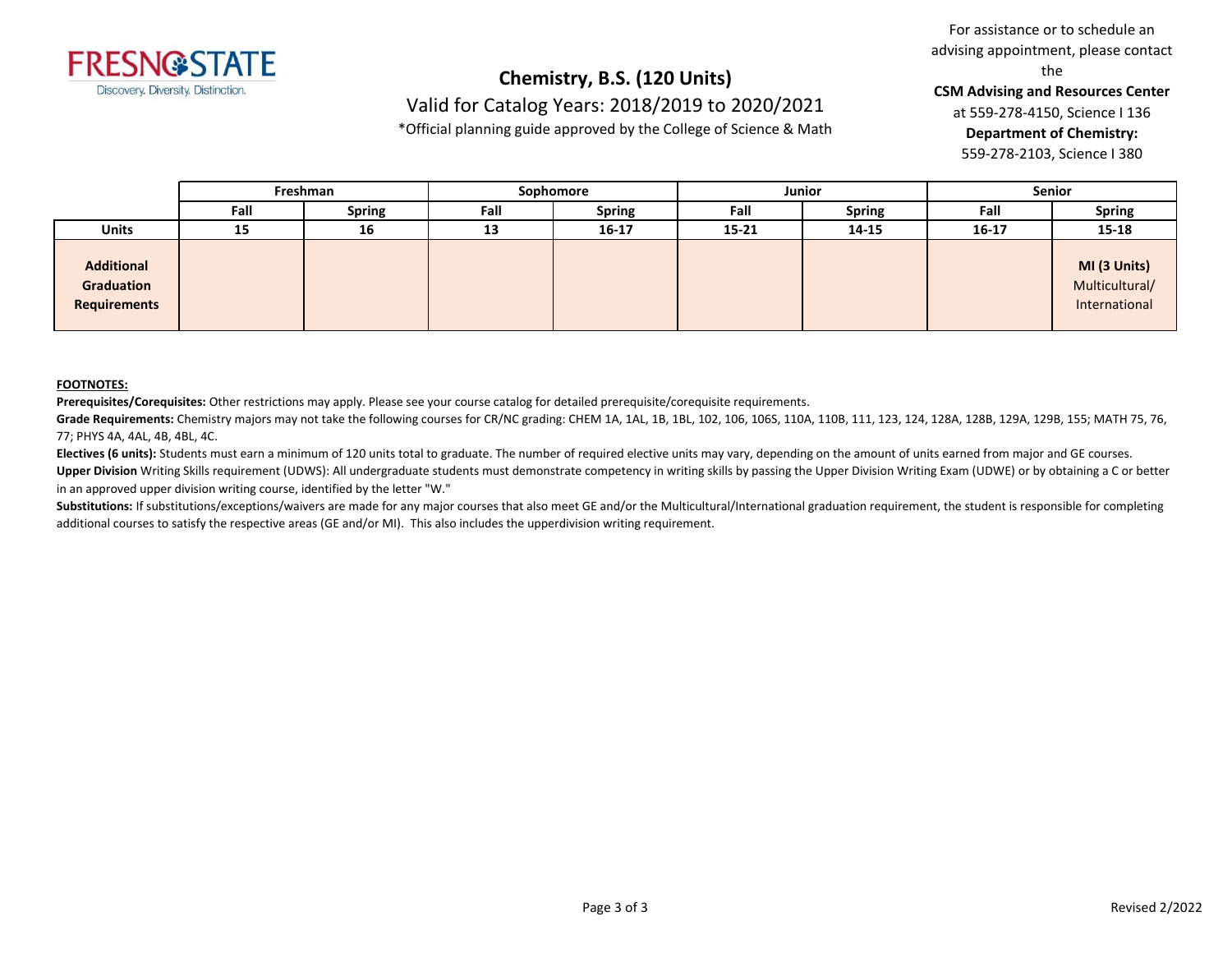

Valid for Catalog Years: 2014/2015 to 2017/2018

\*Official planning guide approved by the College of Science & Math

For assistance or to schedule an advising appointment, please contact the **CSM Advising and Resources Center** at 559-278-4150, Science I 136 **Department of Chemistry:**

559-278-2103, Science I 380

|                             | Freshman                                                                                                                                 |                                                                                                                                    | Sophomore                                                                                                               |                                                           | Junior                                                                                                                            |                                                                                                           | <b>Senior</b>                                                                                                                                               |                                                                               |
|-----------------------------|------------------------------------------------------------------------------------------------------------------------------------------|------------------------------------------------------------------------------------------------------------------------------------|-------------------------------------------------------------------------------------------------------------------------|-----------------------------------------------------------|-----------------------------------------------------------------------------------------------------------------------------------|-----------------------------------------------------------------------------------------------------------|-------------------------------------------------------------------------------------------------------------------------------------------------------------|-------------------------------------------------------------------------------|
|                             | Fall                                                                                                                                     | <b>Spring</b>                                                                                                                      | Fall                                                                                                                    | <b>Spring</b>                                             | Fall                                                                                                                              | <b>Spring</b>                                                                                             | Fall                                                                                                                                                        | <b>Spring</b>                                                                 |
| <b>Units</b>                | 15                                                                                                                                       | 16                                                                                                                                 | 13                                                                                                                      | $16-17$                                                   | 15-21                                                                                                                             | 14-15                                                                                                     | $16 - 17$                                                                                                                                                   | 15-18                                                                         |
| <b>Milestones</b>           | CHEM 1A and 1AL                                                                                                                          | CHEM 1B and 1BL<br><b>Major Advising</b>                                                                                           | CHEM 128A<br><b>MATH 75</b>                                                                                             | <b>CHEM 128B</b><br>PHYS 4B and 4BL                       | <b>UDWS</b><br><b>Major Advising</b>                                                                                              | <b>CHEM 102</b>                                                                                           | <b>CHEM 106</b><br><b>CHEM 110A</b><br><b>CHEM 123</b><br><b>CHEM 155A</b>                                                                                  |                                                                               |
|                             | <b>A1 (3 Units)</b><br><b>Oral Communication</b><br>*Must pass with a C<br>or better                                                     | <b>A3 (3 Units)</b><br><b>Critical Thinking</b><br>*Must pass with a C<br>or better                                                |                                                                                                                         | <b>B2 (3-4 Units)</b><br>Life Sciences                    | <b>C1 (3-4 Units)</b><br>Arts                                                                                                     | C1/C2 (3-4 Units)<br><b>Arts or Humanities</b>                                                            | D <sub>2</sub> (3 Units)<br>American<br>Government                                                                                                          | IB (3 Units)<br><b>Physical Universe &amp;</b><br>Its Life Forms              |
| General<br><b>Education</b> | A2 (3 Units)<br>Written<br>Communication<br>*Must pass with a C<br>or better                                                             |                                                                                                                                    |                                                                                                                         |                                                           | <b>C2 (3-4 Units)</b><br><b>Humanities</b>                                                                                        | D1 (3 Units)<br><b>American History</b>                                                                   | <b>D3 (3 Units)</b><br><b>Social Science</b>                                                                                                                | <b>IC (3-4 Units)</b><br><b>Arts &amp; Humanities</b>                         |
|                             |                                                                                                                                          |                                                                                                                                    |                                                                                                                         |                                                           |                                                                                                                                   |                                                                                                           | <b>E1 (3 Units)</b><br>Lifelong<br><b>Understanding &amp; Self</b><br>Development                                                                           | <b>ID (3-4 Units)</b><br>Social, Political, &<br><b>Economic Institutions</b> |
|                             |                                                                                                                                          |                                                                                                                                    |                                                                                                                         |                                                           |                                                                                                                                   |                                                                                                           |                                                                                                                                                             | MI (3 Units)<br>Multicultural/<br>International                               |
|                             | <b>GE Area B4</b><br><b>MATH 75</b><br>(4 Units)<br>Quantitative<br>Reasoning<br>*See course catalog<br>for prerequisite<br>requirements | <b>GE Area B1</b><br><b>PHYS 4A</b><br>(3 Units)<br><b>Physical Sciences</b><br>[GE B4; MATH 76<br>(may be taken<br>concurrently)] | CHEM 128A<br>(3 Units)<br>[Pre-Req: CHEM 1B or [Pre-Req: CHEM 1B (C)<br>8 (C or better) or<br>instructor<br>permission] | <b>CHEM 102</b><br>(5 Units)<br>or better); CHEM<br>128A] | <b>CHEM 110A</b><br>(3 Units)<br>[Pre-Req: MATH 76;<br>CHEM 1B, 8 or 128A;<br>PHYS 2B or 4B; MATH<br>77 & PHYS 4C<br>recommended] | <b>CHEM 110B</b><br>(3 Units)<br>[Pre-Req: MATH 77;<br>CHEM 110A; PHYS 4C<br>or instructor<br>permission] | <b>CHEM 106</b><br>(4 Units) or CHEM<br><b>106S</b><br>(4 Units)<br>[Pre-Req: CHEM 102<br>(C or better), 108 or<br>110A, or instructor<br>permission; UDWS] |                                                                               |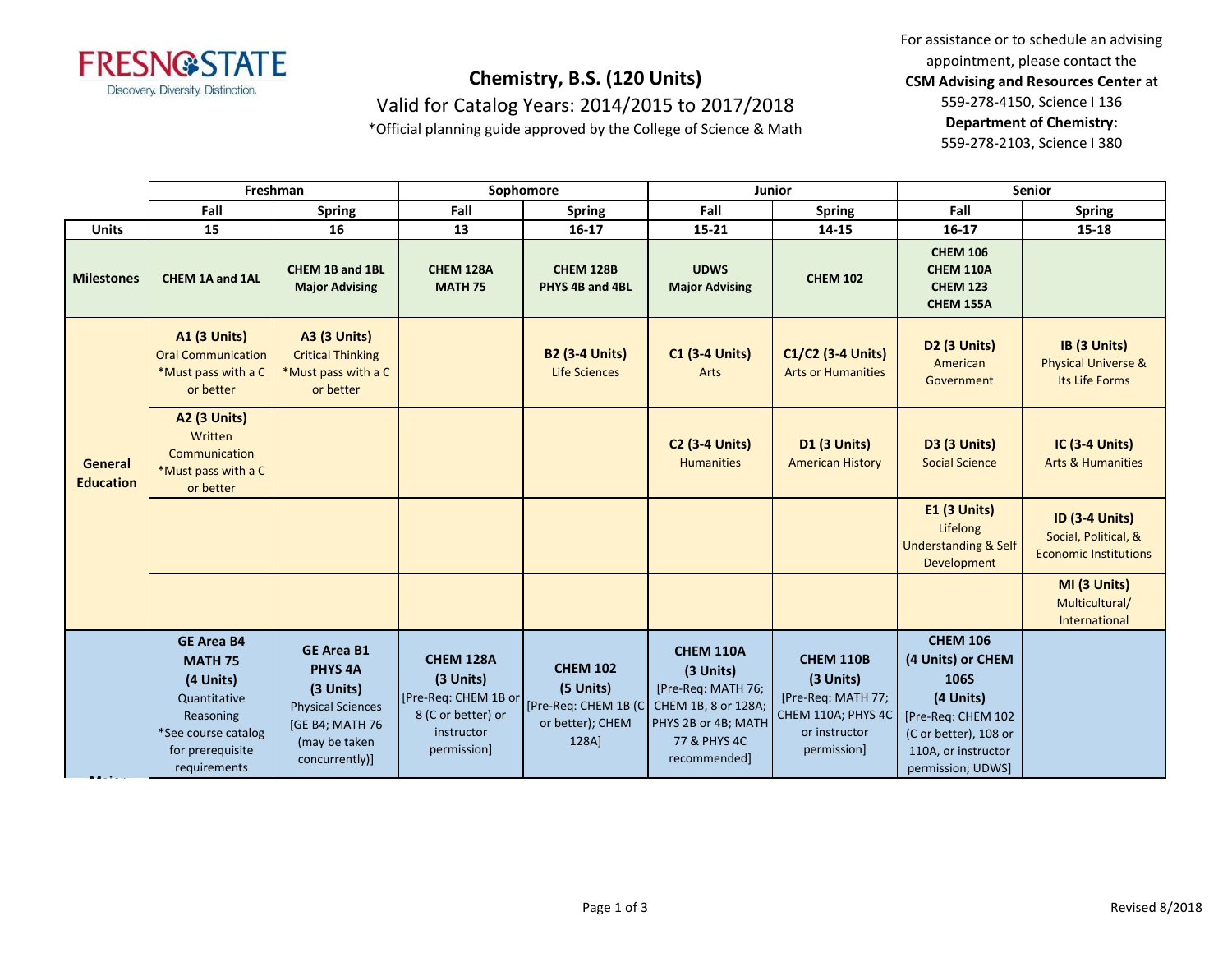

Valid for Catalog Years: 2014/2015 to 2017/2018

\*Official planning guide approved by the College of Science & Math

For assistance or to schedule an advising appointment, please contact the **CSM Advising and Resources Center** at 559-278-4150, Science I 136 **Department of Chemistry:**

559-278-2103, Science I 380

|                  | Freshman                                                                                                                                                         |                                                                                                                                            | Sophomore                                                                                                    |                                                                                                       | Junior                                                                                                        |                                                                                                                  | <b>Senior</b>                                                           |                                                                         |
|------------------|------------------------------------------------------------------------------------------------------------------------------------------------------------------|--------------------------------------------------------------------------------------------------------------------------------------------|--------------------------------------------------------------------------------------------------------------|-------------------------------------------------------------------------------------------------------|---------------------------------------------------------------------------------------------------------------|------------------------------------------------------------------------------------------------------------------|-------------------------------------------------------------------------|-------------------------------------------------------------------------|
|                  | Fall                                                                                                                                                             | <b>Spring</b>                                                                                                                              | Fall                                                                                                         | <b>Spring</b>                                                                                         | Fall                                                                                                          | <b>Spring</b>                                                                                                    | Fall                                                                    | <b>Spring</b>                                                           |
| <b>Units</b>     | 15                                                                                                                                                               | 16                                                                                                                                         | 13                                                                                                           | $16 - 17$                                                                                             | $15 - 21$                                                                                                     | 14-15                                                                                                            | $16 - 17$                                                               | 15-18                                                                   |
| Major            | CHEM 1A (3 Units)<br>[Pre-Req: High school<br>chemistry. May be<br>taken concurrently:<br>GE B4; CHEM 1AL]<br>*Not open to<br>students with credit<br>in CHEM 1B | <b>GE Area B3</b><br><b>PHYS 4AL</b><br>$(1$ Unit)<br>Lab<br>[Co-Req: PHYS 4A]                                                             | <b>CHEM 129A</b><br>(2 Units)<br>[Pre-Req: CHEM 8 or<br>128A (C or better;<br>may be taken<br>concurrently)] | <b>CHEM 128B</b><br>(3 Units)<br>[Pre-Req: CHEM 128A<br>(C or better)]                                | <b>CHEM 123</b><br>(3 Units)<br>[Pre-Req: CHEM 1B,<br>102; CHEM 110A<br>(may be taken<br>concurrently)]       | <b>CHEM 111</b><br>(3 Units)<br>[Pre-Req: CHEM 102;<br>CHEM 110B or 112<br>(may be taken<br>concurrently); UDWS] |                                                                         |                                                                         |
| <b>Major</b>     | <b>CHEM 1AL</b><br>(2 Units)<br>[Pre-Req: CHEM 1A<br>(may be taken<br>concurrently)]                                                                             | <b>CHEM 1B</b><br>(3 Units)<br>[Pre-Req: CHEM 1A &<br>1AL (both passed with<br>a C or better); CHEM<br>1BL (may be taken<br>concurrently)] | <b>MATH 77</b><br>(4 Units)<br>[Pre-Req: MATH 76]                                                            | <b>CHEM 129B</b><br>(2 Units)<br>[Pre-Req: CHEM<br>129A; CHEM 128B<br>(may be taken<br>concurrently)] | CHEM 155A<br>(3 Units)<br>[Pre-Req: CHEM<br>128B]                                                             | <b>CHEM 124</b><br>(2 Units)<br>[Pre-Req: CHEM 123<br>(may be taken<br>concurrently); UDWS]                      |                                                                         |                                                                         |
|                  |                                                                                                                                                                  | <b>CHEM 1BL</b><br>(2 Units)<br>[Pre-Req: CHEM 1B<br>(may be taken<br>concurrently)]                                                       | PHYS <sub>4B</sub><br>(3 Units)<br>[Pre-Req: PHYS 4A;<br>MATH 77 (may be<br>taken concurrently)]             | <b>PHYS 4C</b><br>(3 Units)<br>[Pre-Req: PHYS 4B;<br><b>MATH 77]</b>                                  |                                                                                                               |                                                                                                                  |                                                                         |                                                                         |
|                  |                                                                                                                                                                  | <b>MATH 76</b><br>(4 Units)<br>[Pre-Req: MATH 75 or<br><b>MATH 75A &amp; B1</b>                                                            | <b>PHYS 4BL</b><br>$(1$ Unit)<br>[Co-Req: PHYS 4B]                                                           |                                                                                                       |                                                                                                               |                                                                                                                  |                                                                         |                                                                         |
| <b>Electives</b> |                                                                                                                                                                  |                                                                                                                                            |                                                                                                              |                                                                                                       | <b>UDWS (0-4 Units)</b><br>*Upper Division<br>Writing Exam OR "W"<br>Course (must pass<br>with a C or better) |                                                                                                                  | <b>Elective</b><br>*Recommended:<br>CHEM 140T, 153, 156,<br>160, or 190 | <b>Elective</b><br>*Recommended:<br>CHEM 140T, 153, 156,<br>160, or 190 |